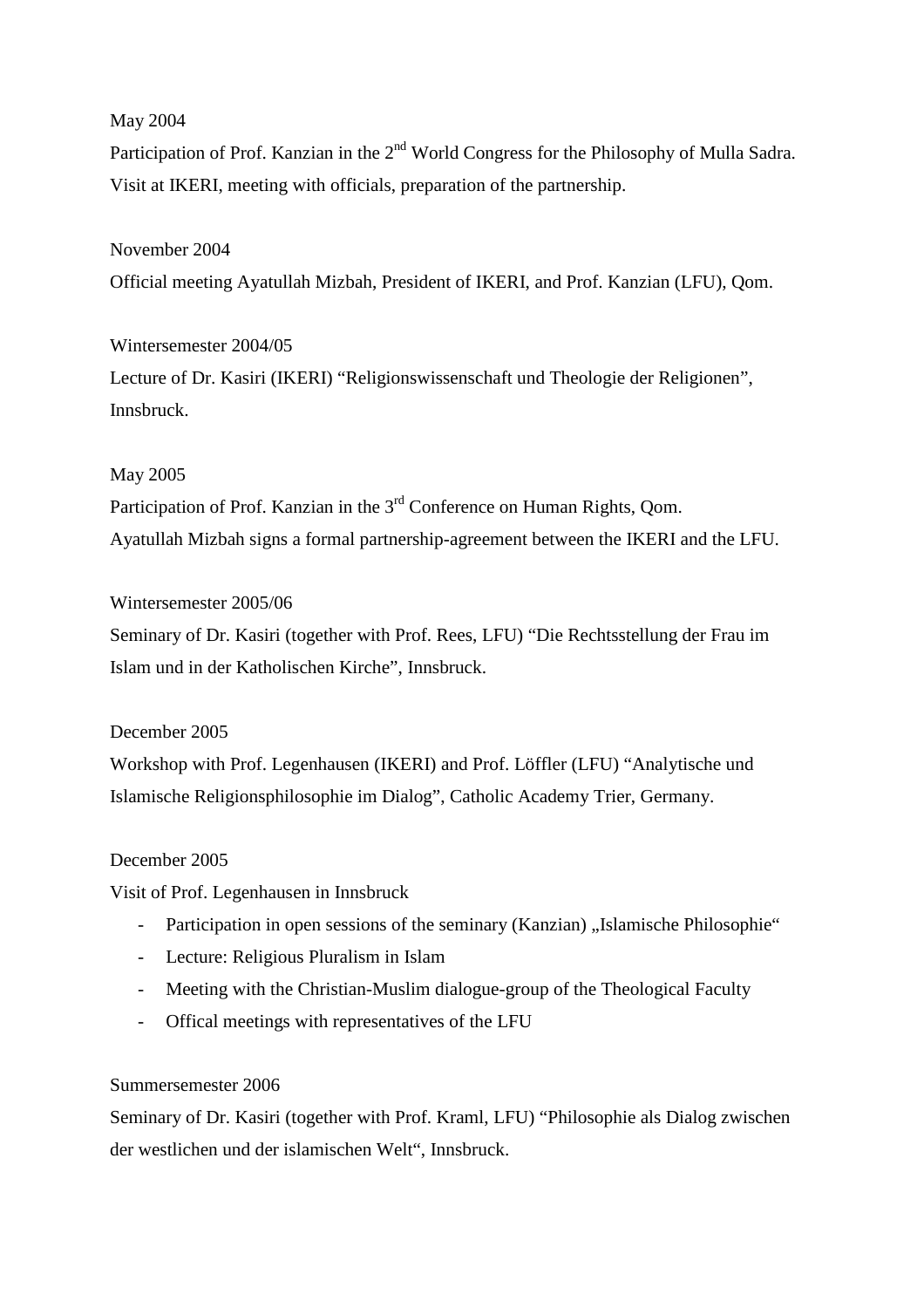#### August 2006

Workshop at the  $29<sup>th</sup>$  International Wittgenstein-Symposium ("Cultures. Conflict – Analysis – Dialogue") in Kirchberg, Lower Austria: "Substance and Attribute in Islamic and Western Philosophy", organized by Prof. Legenhausen together with Prof. Kanzian. As guests from the Iran we had (together with Legenhausen) Prof. Shomali, Prof. Eshkavari, Prof. Narjes Javandel Soumeahsaraei, Prof. Javadi. Prof. Kraml represented LFU in this workshop, together with guests from Germany, Poland, USA.

Result: *Substance and Attribute. Western and Islamic Traditions in Dialogue.* Ed. by Kanzian & Legenhausen. Ontos 2007, 245 p.

#### March 2006

Visit of Prof. Kanzian in Qom at IKERI

- Meeting with Ayatullah Mizbah

- Lectures:

Thomas Aquinas and the Inner Connection between Islamic and Christian Philosophy Actual Trends in Western Philosophical Anthropology Secular Trends in Western Philosophy

#### January 2007

Visit of an IKERI-delegation in Innsbruck: Prof. Eshkavari, Mr. Fatali, Mr. Haghani (Vize-Rector for External Affairs, IKERI) Prof. Legenhausen, Prof. Mizbah. Workshop: Proofs for the Existence of God. LFU-participants were Prof. Kanzian, Prof. Kraml, Prof. Löffler.

Meeting with officials of LFU and the diocese of Innsbruck (General-Vicar Jakob Bürgler).

Result: *Proofs for the Existence of God. Contexts – Structures – Relevance*. Ed. by Kanzian & Legenhausen. Innsbruck University Press 2008, 169 p.

#### March 2008

Seminary "Substantial Motion. Philosophy – Theology – Islamic Mysticism", Innsbruck; organized by Prof. Kanzian together with Prof. Eshkavari. [Prof. Eshkavari had to chancel his participation because of the refusal of his visum-application.]